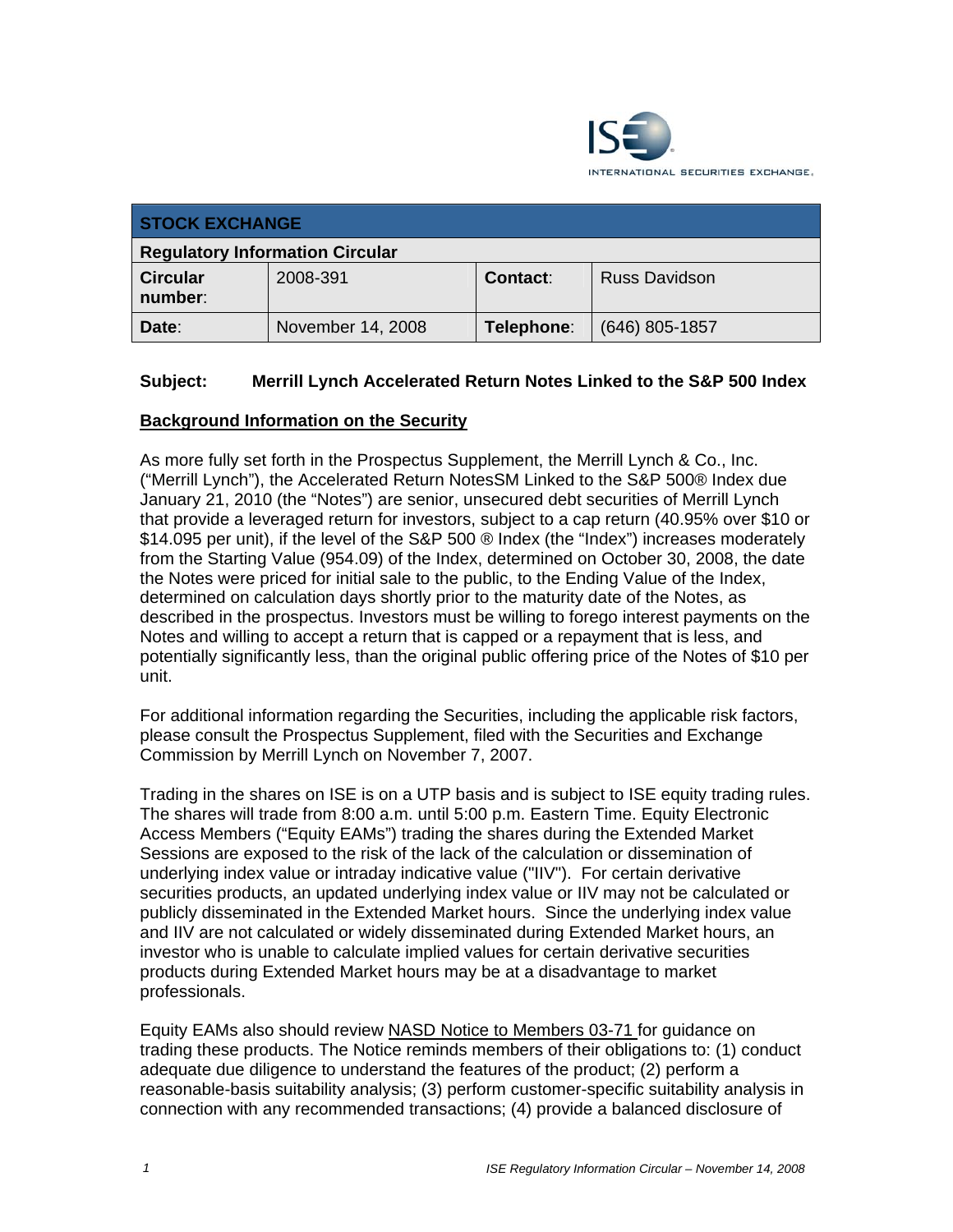both the risks and rewards associated with the particular product, especially when selling to retail investors; (5) implement appropriate internal controls; and (6) train registered persons regarding the features, risk and suitability of these products.

**This Regulatory Information Circular is not a statutory Prospectus. Equity EAMs should consult the Trust's Registration Statement, SAI, Prospectus and the Fund's website for relevant information.**